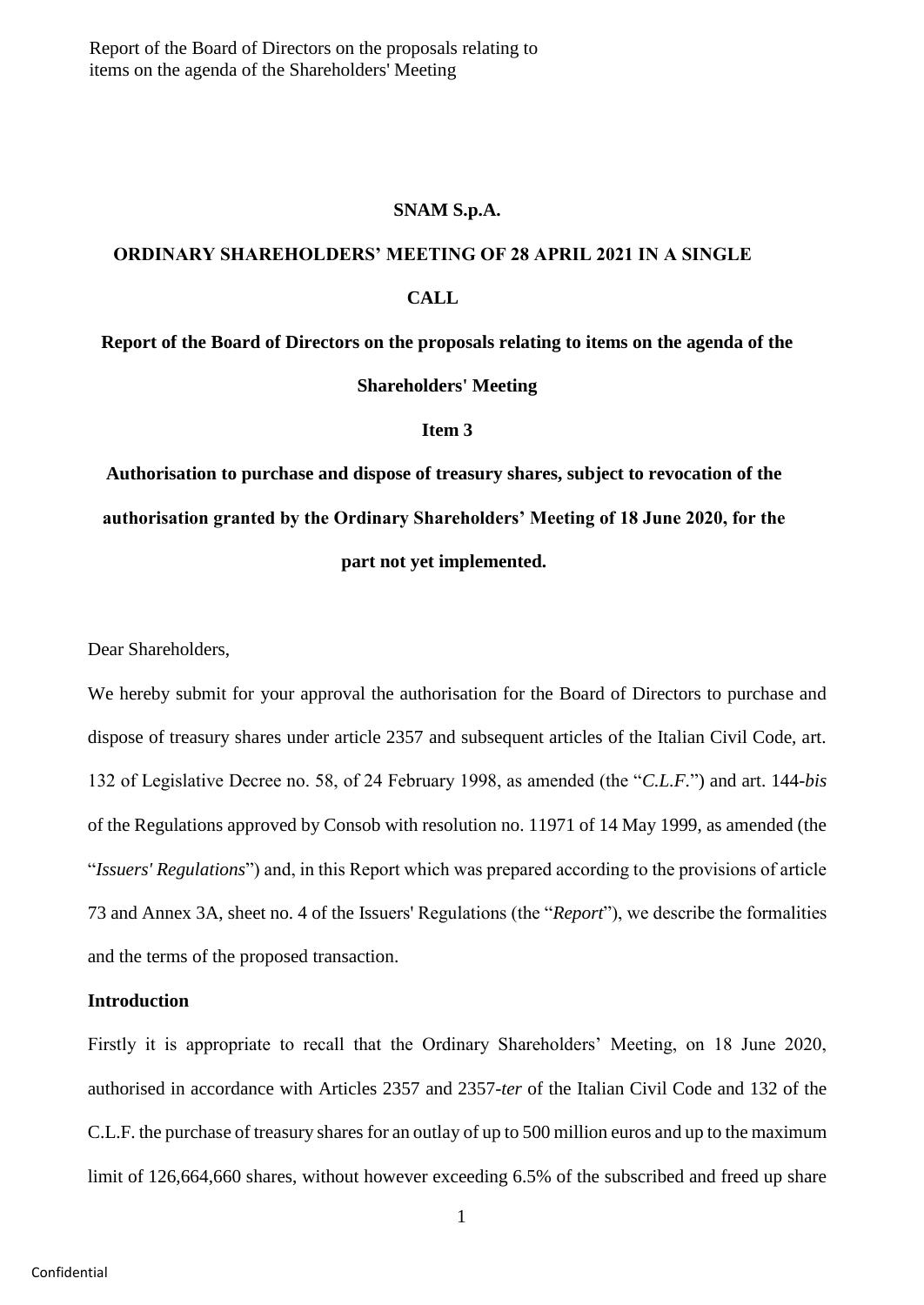### Report of the Board of Directors on the proposals relating to items on the agenda of the Shareholders' Meeting

capital, taking into consideration the treasury shares already held by the Company, to be carried out in one or more tranches, within 18 months of the date of approval by the Shareholders' Meeting itself, as well as the disposal of treasury shares (hereafter, the "*2020 Authorisation*").

The purpose of the 2020 Authorisation was to ensure that the Company had an instrument available to it granting strategic and financial flexibility aimed at increasing the value for the Shareholder, also by improving the Company's financial structure and through any subsequent cancellation of treasury shares without reducing the capital, to be resolved on at the first useful shareholders' meeting, in compliance with the necessary corporate obligations.

On the basis of the 2020 Authorisation the Company has purchased up until the date of approval of this Report (17 March 2021) 653,576 treasury shares, amounting to 0.019% of the share capital, for a total countervalue of 2,980,241.20 euros. Taking into account the assignment of 1,511,461 treasury shares under the 2017-2019 Long-Term Share Incentive Plan, which took place in August 2020, as at 17 March 2021, Snam holds 90,642,115 treasury shares, amounting to 2.70% of the share capital and in accordance with the Shareholders' Meeting resolution of 18 June 2020, by the date of the Shareholders' Meeting the Company may continue to make purchases up to the maximum number of treasury shares in portfolio corresponding to 6.50% of the share capital.

## **1. Reasons for which the authorisation for the purchase and disposal of treasury shares is requested**

The Board of Directors still maintains its view regarding the reasons which led it to request the 2020 Authorisation by the Shareholders' Meeting, and namely:

*(i)* to promote liquid funds and actively manage volatility of the stock market performance of the Company's shares, and, in particular, intervene on the performance of the securities in connection with contingent market situations, facilitating trades on the security at times of little market liquidity and facilitating the regular performance of contracts and, in any case,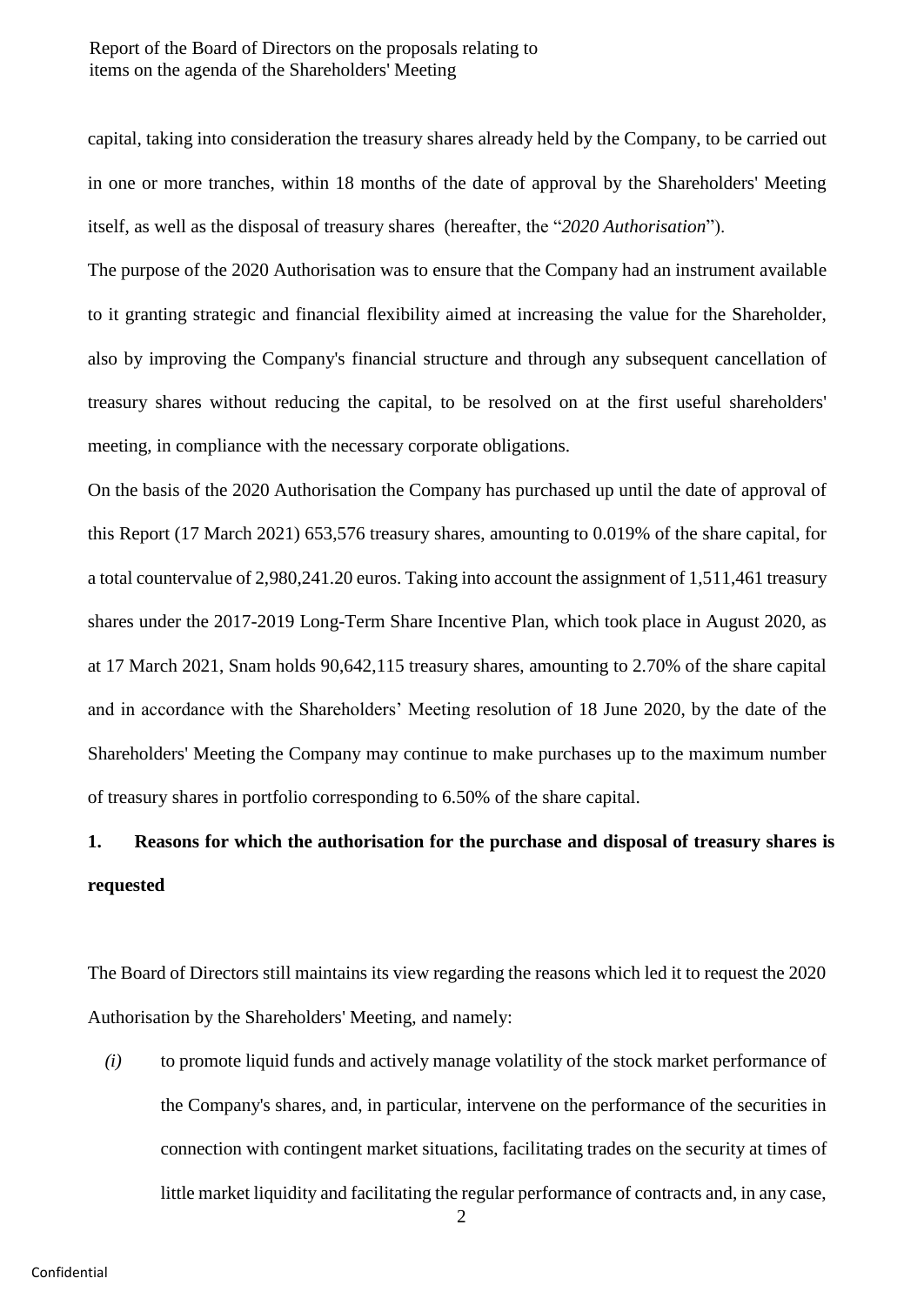within the limits envisaged by current legislative and regulatory provisions as well as, where applicable, in compliance with market practice permitted in accordance with Art. 180, paragraph 1, letter c) of the CLF in connection with the activities implemented to support market liquidity;

- *(ii)* under the scope of actions connected with future industrial and financial projects in line with the strategic guidelines the Company intends to pursue, including by means of the exchange, loan, conferral, sale or other disposal of treasury shares for the acquisition of equity investments or share packages, for industrial projects or other operations of extraordinary finance that involve the assignment or arrangement of treasury shares (such as, merely by way of example, mergers, demergers, emissions of convertible bonds to shares);
- *(iii)* and for the purpose of implementing any stock option plans of the Company and any future share incentive plans.

With regard to the procedure for disposing of the purchased shares, as for the 2020 Authorisation, the Board of Directors proposes that the Shareholders' Meeting does not set a time limit, leaving to the Board of Directors and for it to the Chief Executive Officer, the power to establish which is the most appropriate time to dispose of them and also the power to use the treasury shares also for other purposes allowed by the applicable legislation which are different from the purposes listed above. In consideration of the above purposes (which led the Company in the past to implement a share buyback plan that can be developed over the long term), as well as *(i)* in light of the need for a given number of treasury shares to be employed for the 2017-2019 and 2020-2023 Long Term Share Incentive Plans (in connection with which, the period of assignment of shares to beneficiaries is between 2020 and 2025) and *(ii)* the possible cancellation of treasury shares, notwithstanding the necessary corporate obligations, it is appropriate, in order to give the governing body, represented by the Chief Executive Officer, greater flexibility, to propose to the Ordinary Shareholders' Meeting,

3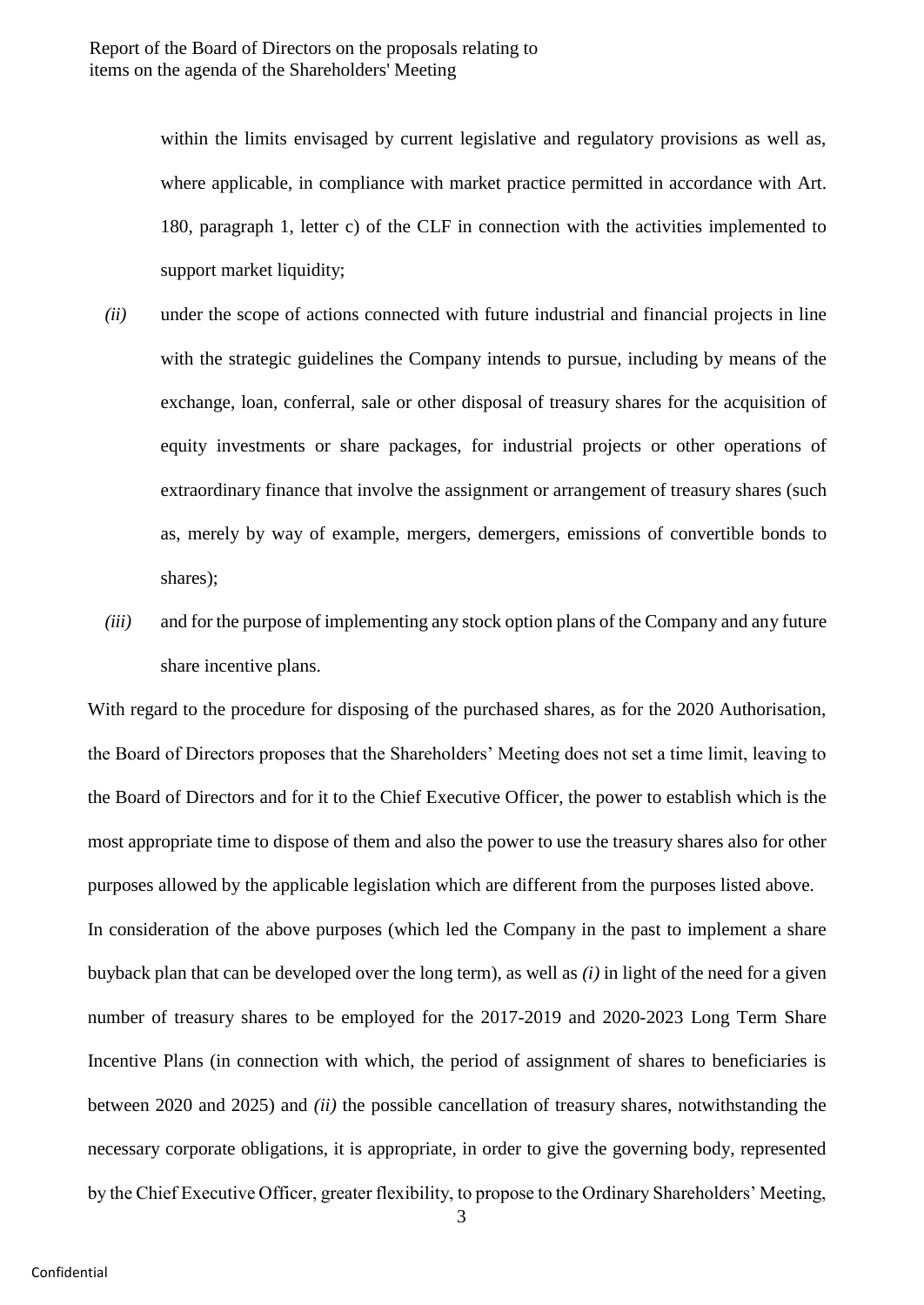### Report of the Board of Directors on the proposals relating to items on the agenda of the Shareholders' Meeting

subject to revocation of the part not yet implemented of the 2020 Authorisation, that a new authorisation be granted.

The core content of the requested new authorisation remains basically unchanged, as regards the purchase and the authorisation to dispose of both the treasury shares already in the portfolio and those which may be bought back under the buyback authorisation subject to the approval of the Shareholders' Meeting, with respect to those already covered by the 2020 Authorisation.

The Board of Directors noted that it would be appropriate for the Ordinary Shareholders' Meeting to firstly revoke the authorisation resolved on 18 June 2020, for the part not yet implemented, before approving a new authorisation for a period of 18 months starting from the date of the relative shareholders' meeting resolution.

### **2. Maximum number, category and par value of the shares concerned by the authorisation**

It is specified that on the date this Report was approved by the Board of Directors (17 March 2021) the Company's share capital amounted to 2,735,670,475.56 euros and was made up of 3,360,857,809 ordinary shares without an indication of the nominal value, registered and fully paid-up, and that the treasury shares held in the portfolio number 90,642,115, equating to 2.70% of the share capital. Pursuant to the resolution of the shareholders' meeting of 18 June 2020, at the date of the Shareholders' Meeting the Company may hold a maximum number of treasury shares in its portfolio, corresponding to 6.50% of the share capital.

In this regard, it is proposed to the Shareholders' Meeting to authorise the purchase of treasury shares, in one or more tranches, for a maximum outlay of 500 million euros, in any case up to the maximum limit of 6.5% of the Company's share capital, taking into consideration the treasury shares already held by the Company.

## **3. Useful information for the assessment of the compliance with art. 2357, paragraph 3, Italian Civil Code**

The purchase covered by your authorisation complies with the limit established by art. 2357, third

4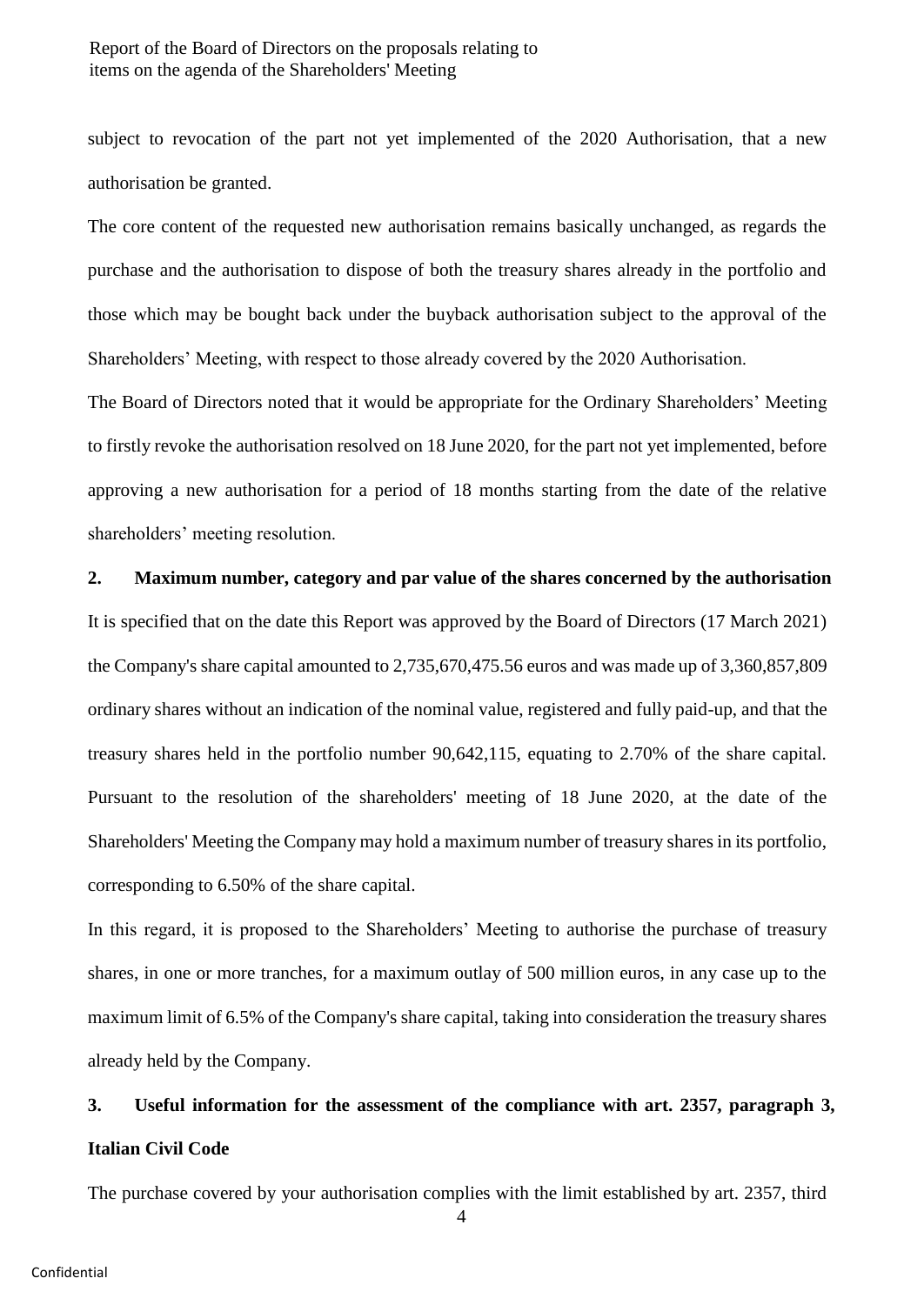paragraph, Italian Civil Code (as amended by article 7 paragraph 3-*sexies*, lett. a) of

Legislative Decree. No. 5/2009, converted into Law no. 33/2009), in consideration of the fact that it concerns a number of shares which, added to the shares already held by the Company, does not exceed one fifth of the share capital.

Please note, to this regard, that the subsidiaries do not hold any share of the Company.

It is hereby acknowledged that the Board of Directors is obliged to assess that the requirements established under art. 2357, paragraphs 1 and 3 Italian Civil Code or the purchase of treasury shares is required upon each single authorised purchase.

### **4. Term of the authorisation**

The Board of Directors proposes that the authorisation to purchase treasury shares, which may be carried out also in multiple times and transactions is granted for the maximum term allowed by art. 2357, paragraph 2 Italian Civil Code and thus for 18 months from the date on which the Ordinary Shareholders' Meeting will adopt the relevant resolution.

The aforementioned time limit of 18 months shall not apply to any transactions to disposal of and/or use the treasury shares already included in the Company's portfolio and those that may be bought back under the buyback authorisation submitted to the Shareholders' Meeting for approval.

## **5. Minimum and maximum price**

The purchase price for the shares concerned by this report will be established from time to time in consideration of the procedure selected for carrying out the transaction and complying with any regulation or admitted market practices, but, in any case it shall not exceed 5% and be lower than 5% of the reference price measured on the Electronic Share Market organised and managed by Borsa Italiana S.p.A. ("MTA" - Electronic Share Market) during the session held before each single transaction.

In the case where the Company intends to support the liquidity of its shares according to the criteria established by the market practice under art. 180, subsection 1, letter c), of the C.L.F., concerning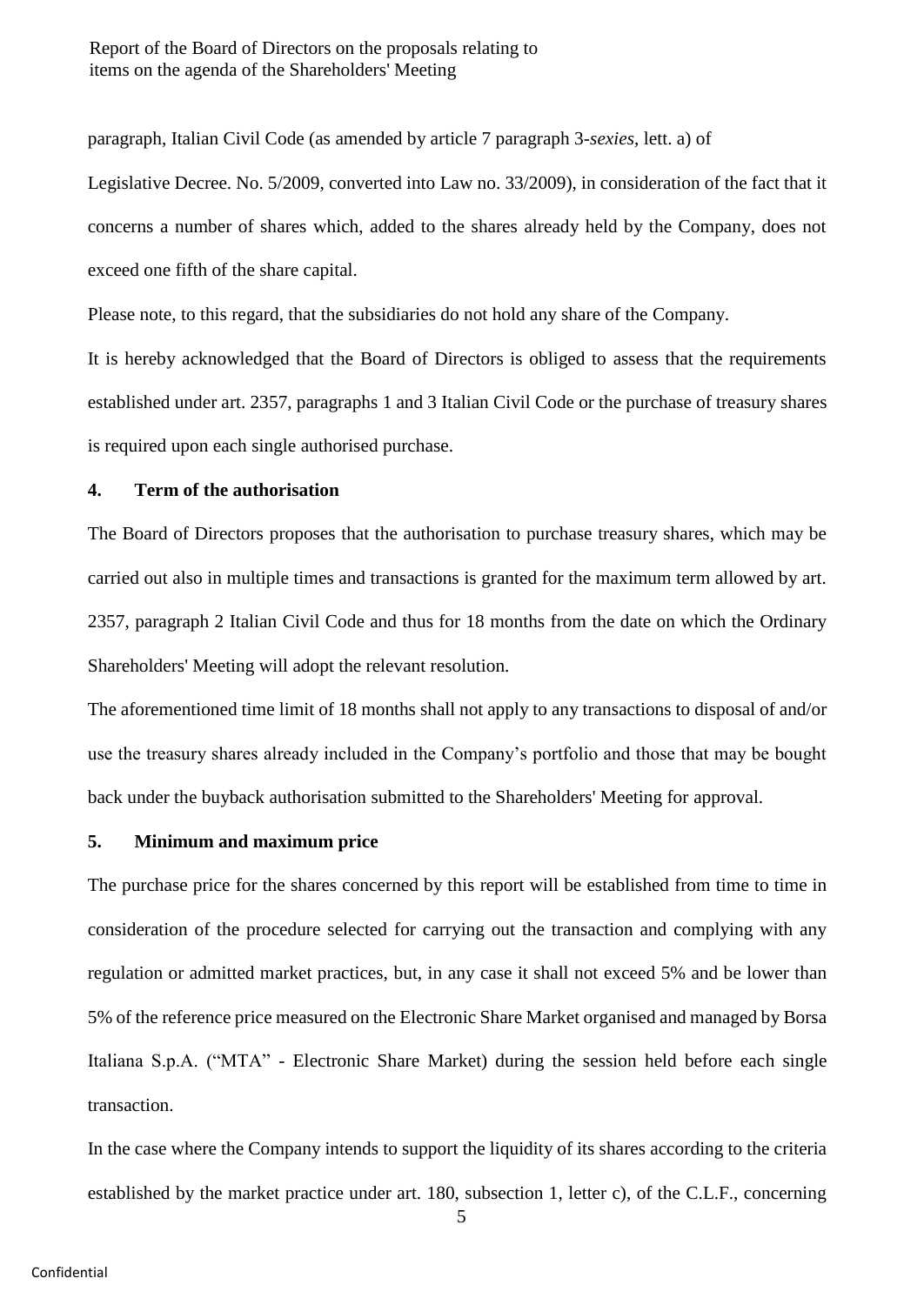the activity supporting the market liquidity, accepted by Consob by means of resolution no 21318 dated 7 April 2020, the purchase price will be established according to said admitted market practice, as amended or replaced over the duration of the proposed authorisation. To date, said admitted market practice provides that the purchase price shall not exceed the highest between the price of the last independent transaction and the current price of the highest negotiation proposal for the independent purchase in the ESM.

Said parameters are deemed appropriate for establishing the range of values within which the purchase of treasury shares meets the interests of the Company, provided that the limits established by the legislation in force for value and volumes shall not be exceeded.

As regards the sale, disposal and/or use of the treasury shares, they shall be carried out at the price or, in any case, according to the criteria and conditions established by the Board of Directors, having considered the actual procedure for performing them, the evolution of the shared prices during the period preceding the transaction and according to the best interest of the Company.

#### **6. Procedure through which the purchases and the disposals will be carried out**

The purchase transactions of treasury shares will be carried out according to the provisions of article 132 C.L.F., article 144-*bis* of the Issuers' Regulations and any other applicable provision, through one or more intermediaries of primary standing appointed by the Company. Pursuant to article 132 C.L.F. and article 144-*bis*, subsection 2, of the Issuers' Regulations, the purchase transactions concerning your authorisation will be in any case carried out (even in multiple instalments) on the ESM under the operating procedures established in the regulations for the organization and management of the markets managed by Borsa Italiana S.p.A. (and in the relevant instructions) which do not allow for the direct matching of purchase orders with predetermined sell orders, under article 144-*bis*, subsection 1, letter b) of the Issuers' Regulations or with the procedures established by art. 5 of EU Regulation 596/2014 or with the procedures established by market practice admitted by Consob pursuant to art. 13 of EU Regulation 596/2014, pursuant to art. 144-*bis*, subsection 1,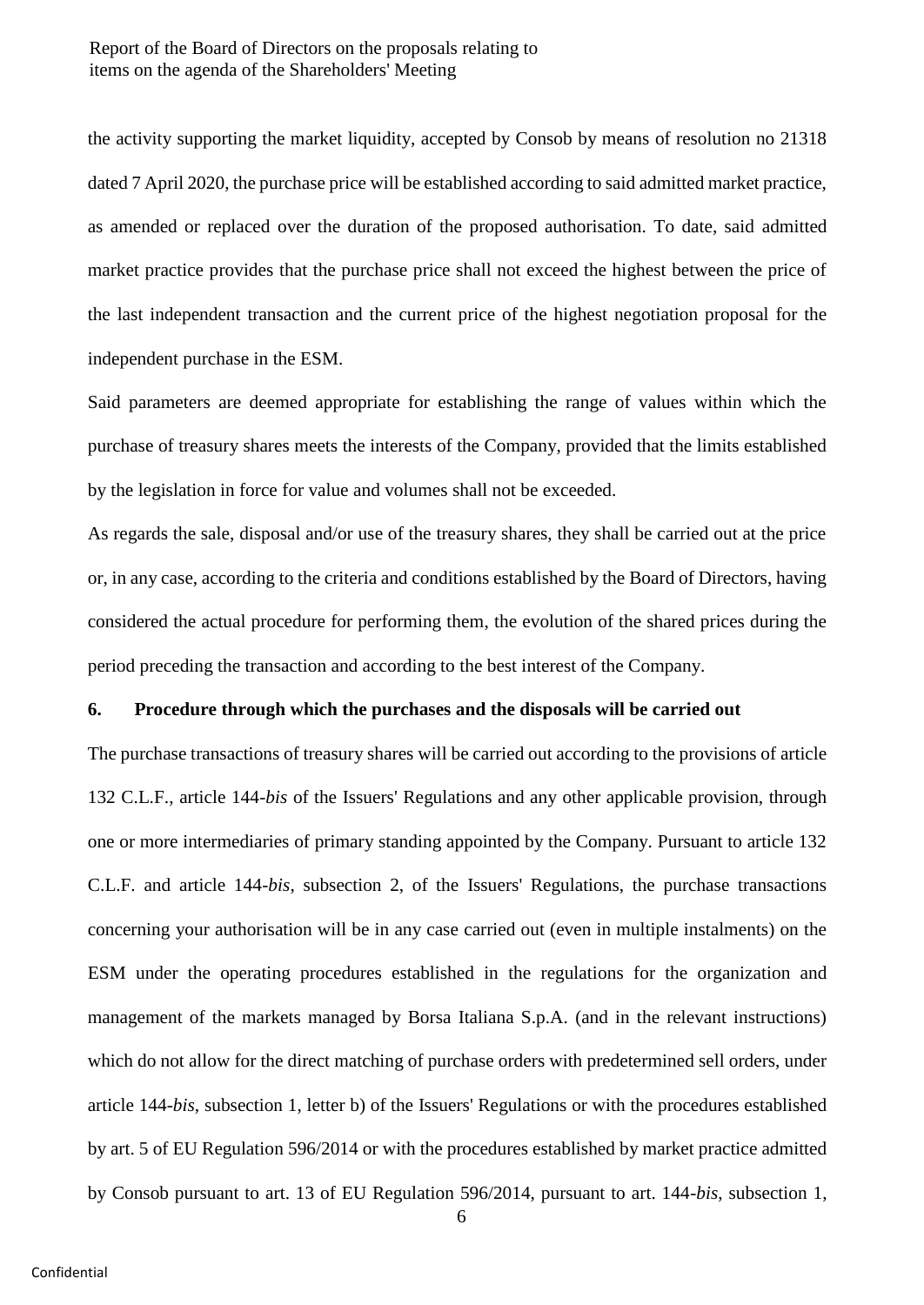letter d)-ter of the Issuers' Regulations. The purchases may be performed with different procedures than those listed above if allowed by article 132 C.L.F. and in compliance with the additional legal and regulatory provisions which are from time to time in force at the time of the transaction. The use of options and/or derivatives is not envisaged for the purchase of treasury shares.

As regards the sale, disposal and/or use of the treasury shares, the Board of Directors, and for it the Chief Executive Officer, proposes that the authorisation allows the adoption of any procedure which appears to be appropriate for meeting the intended purposes - including the use of treasury shares to support share incentive plans - to be carried out both directly and through brokers, according to the relevant domestic and EU laws and regulations.

## **7. Information on the instrumental nature of the purchase in terms of reducing the share capital**

The purchase of treasury shares as per this request for authorisation is not instrumental to reducing the share capital. The treasury shares purchased may, however, be entirely or partially cancelled, by resolution passed by the Extraordinary Shareholders' Meeting, without in any way reducing the share capital, as the ordinary shares of the Company have no nominal value.

\*\*\*

Dear Shareholders, we therefore propose to approve the following resolution:

- 1. "*to revoke the previous authorisation resolution to purchase of treasury shares passed by the Shareholders' Meeting on 18 June 2020, for the part not yet implemented;*
- 2. *to authorise the Board of Directors, and on its behalf the Chief Executive Officer, with the right to delegate said powers, to purchase treasury shares, through one or more intermediaries of primary standing appointed by the Company, in one or more tranches,*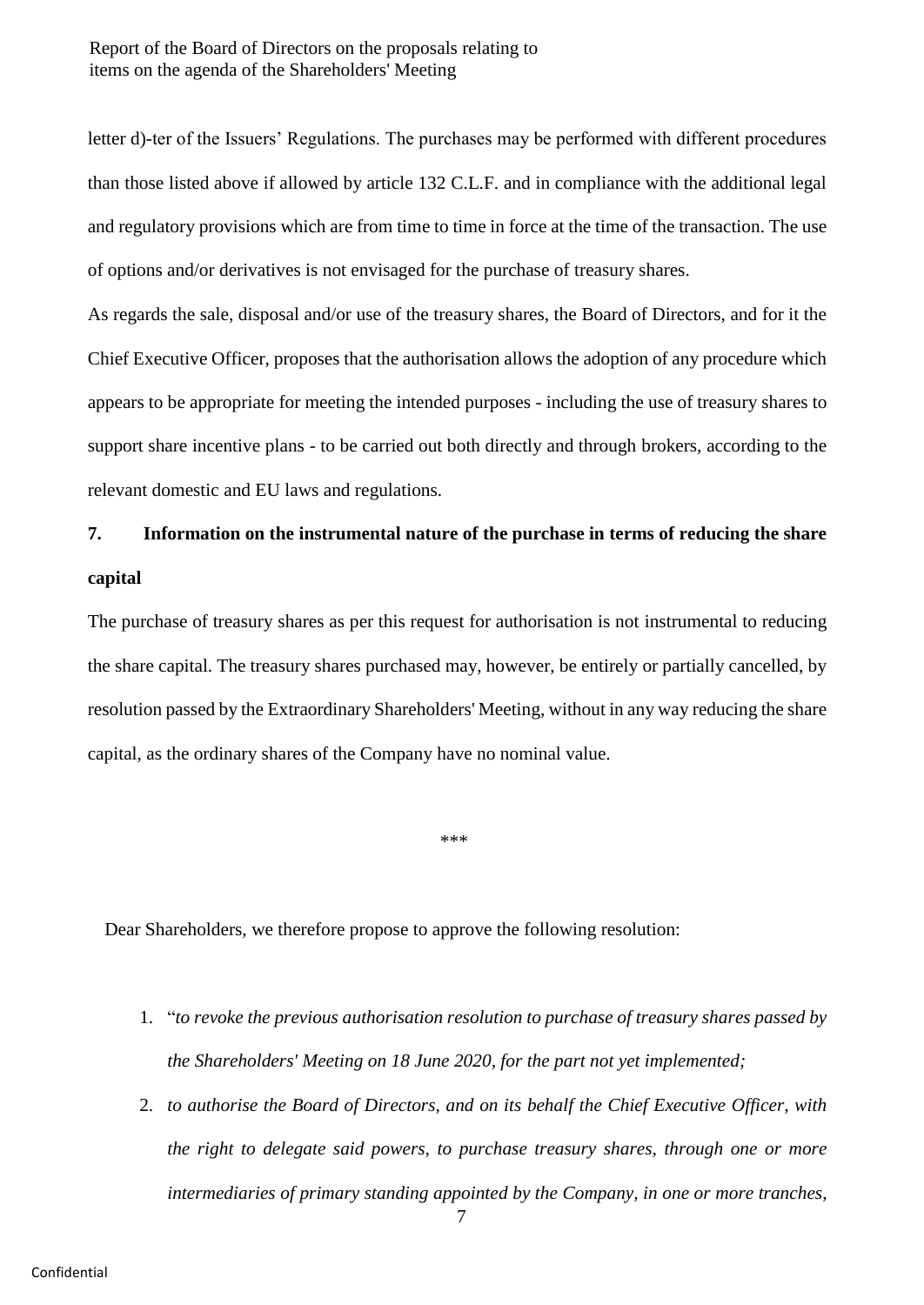*for the maximum duration of 18 months from today's date, for a maximum outlay of 500 million euros and up to a maximum limit of shares in the portfolio of* 6.5*% of the share capital subscribed and freed up, taking into consideration the treasury shares already held by the Company and using the procedures laid down in art. 144-bis, subsection 1, letter b) of the Issuers' Regulations or the procedures established by art. 5 of EU Regulation 596/2014 or the procedures established by market practices admitted by Consob pursuant to art. 13 of EU Regulation 596/2014, pursuant to art. 144-bis, subsection 1, letter d)-ter of the Issuers' Regulations, or different procedures than those listed above if allowed by article 132 C.L.F. and, in any case, in compliance with the additional legal and regulatory provisions which are from time to time in force at the time of the transaction. The price for the transactions to purchase treasury shares, without prejudice to the requirements of buy-back programmes governed by art. 5 of EU Regulation 596/2014, should not exceed 5% or be below 5% of the reference price measured on the Electronic Share Market organised and managed by Borsa Italiana S.p.A. ("MTA" - Electronic Share Market) during the session held before each single transaction. In cases where the Company intends to support the liquidity of its shares according to the criteria established by the market practice under art. 180, subsection 1, letter c), of the CLF, concerning the activity supporting the market liquidity, accepted by Consob by means of resolution no. 21318 dated 7 April 2020, as amended or substituted over the duration of the authorisation, the purchase price will be established according to said admitted market practice. All the above must be carried out according to the report annexed to this resolution and for the purposes described therein;*

3. *to authorise the Board of Directors and for it the Chief Executive Officer, with the right to delegate said powers, to carry out (in one or more tranches, without any time limit and even before having completed the purchases) any transfer of all or part of the treasury*